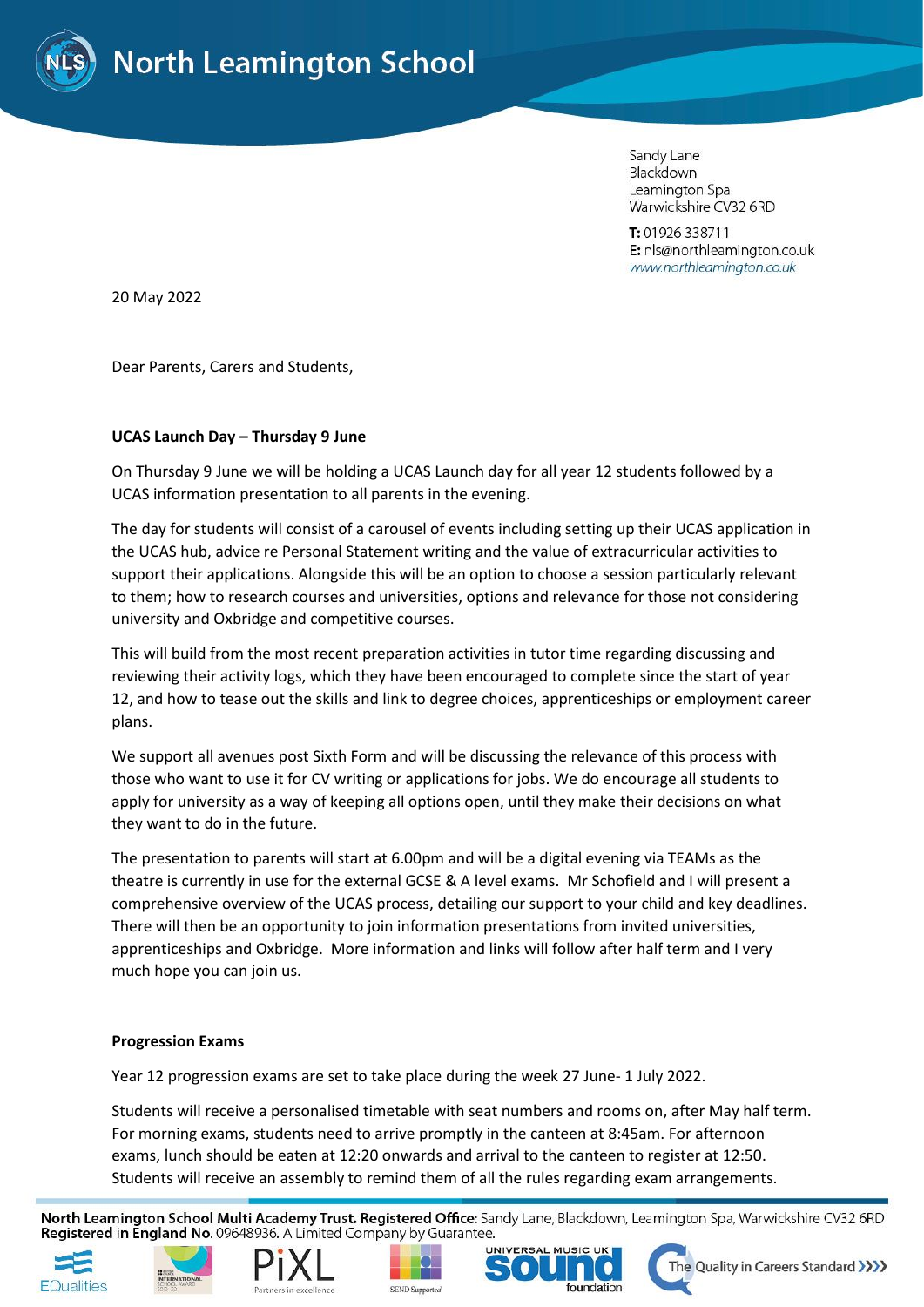Students not in assessments will go to normal lessons. These may need to be re-roomed in some cases. Once an assessment is complete and students are dismissed they should return to their normal timetabled lessons or study period.

These exams are a good benchmark for students' progress and will form part of the basis in deciding and confirming predicted UCAS grades.

Over the course of the year in tutor time, students have been given advice on revision skills, timetables, advice and wellbeing, which will all accumulate in preparation for what can be an anxious or stressful time for some. Mrs Thomas, our Sixth Form Study & Welfare officer is also available for students to book an appointment with if they need additional help with their revision planning or in helping to manage any anxiety they may be feeling.

| Week 2         | Mon 27 June                                          | Tues 28 June   | Weds 29 June | Thurs 30 June  | Fri 1 July       |
|----------------|------------------------------------------------------|----------------|--------------|----------------|------------------|
| $P1 + 2$       | Y12                                                  | Y12 Chemistry  | No exams     | Y12 English    | Y12 Sociology    |
|                | Computing                                            | (2h)           | scheduled    | Literature     | (2h15)           |
|                | (2h30)                                               |                |              | (2h30)         |                  |
|                |                                                      | Y12 History    |              |                |                  |
|                | Y12                                                  | (2h15)         |              | Y12 Further    |                  |
|                | Geography                                            |                |              | Maths (2h)     |                  |
|                | (1h30)                                               | Y12 Media      |              |                |                  |
|                |                                                      | (2h15)         |              |                |                  |
|                | Y12 Physics                                          |                |              |                |                  |
|                | (2h)                                                 | Y12 PE (1h30)  |              |                |                  |
|                |                                                      |                |              |                |                  |
| <b>Break</b>   | <b>Break for all students as normal</b>              |                |              |                |                  |
| P <sub>3</sub> | Lessons as normal                                    |                |              |                |                  |
| P4a            | Lunch for all students with an afternoon assessment. |                |              |                |                  |
| 12:20          |                                                      |                |              |                |                  |
| P4b            | Y12 Business                                         | Y12 RE (2h)    | No exams     | Y12 Psychology | Y12 Biology (2h) |
| 12:50          | (2h)                                                 |                | scheduled    | (2h)           |                  |
|                |                                                      | Y12 Maths (2h) |              |                |                  |
|                |                                                      |                |              |                |                  |
|                |                                                      |                |              |                |                  |

# **Work Experience – 11 – 15 July**

Work experience week is Monday 11 July - Friday 15 July 2022 and it's great to see many of our students have secured some really fantastic placements. A reminder to email the three completed forms to the sixth form [\(sixthform@northleamington.co.uk\)](mailto:sixthform@northleamington.co.uk) as soon as they have been completed to ensure our records are complete and for us to be able to support the placements. Relevant Work Experience is a rewarding time for students adding to their personal development & life experience as well as being a key factor towards successful applications for jobs, apprenticeships and degree courses. We are mindful that some employers have changed working practices as a result of COVID-19 and time and resources are precious, but it's reassuring to see so many employers welcoming students' applications and supporting the development of our students' experience and

### Page **2** of **3**

North Leamington School Multi Academy Trust. Registered Office: Sandy Lane, Blackdown, Leamington Spa, Warwickshire CV32 6RD Registered in England No. 09648936. A Limited Company by Guarantee.